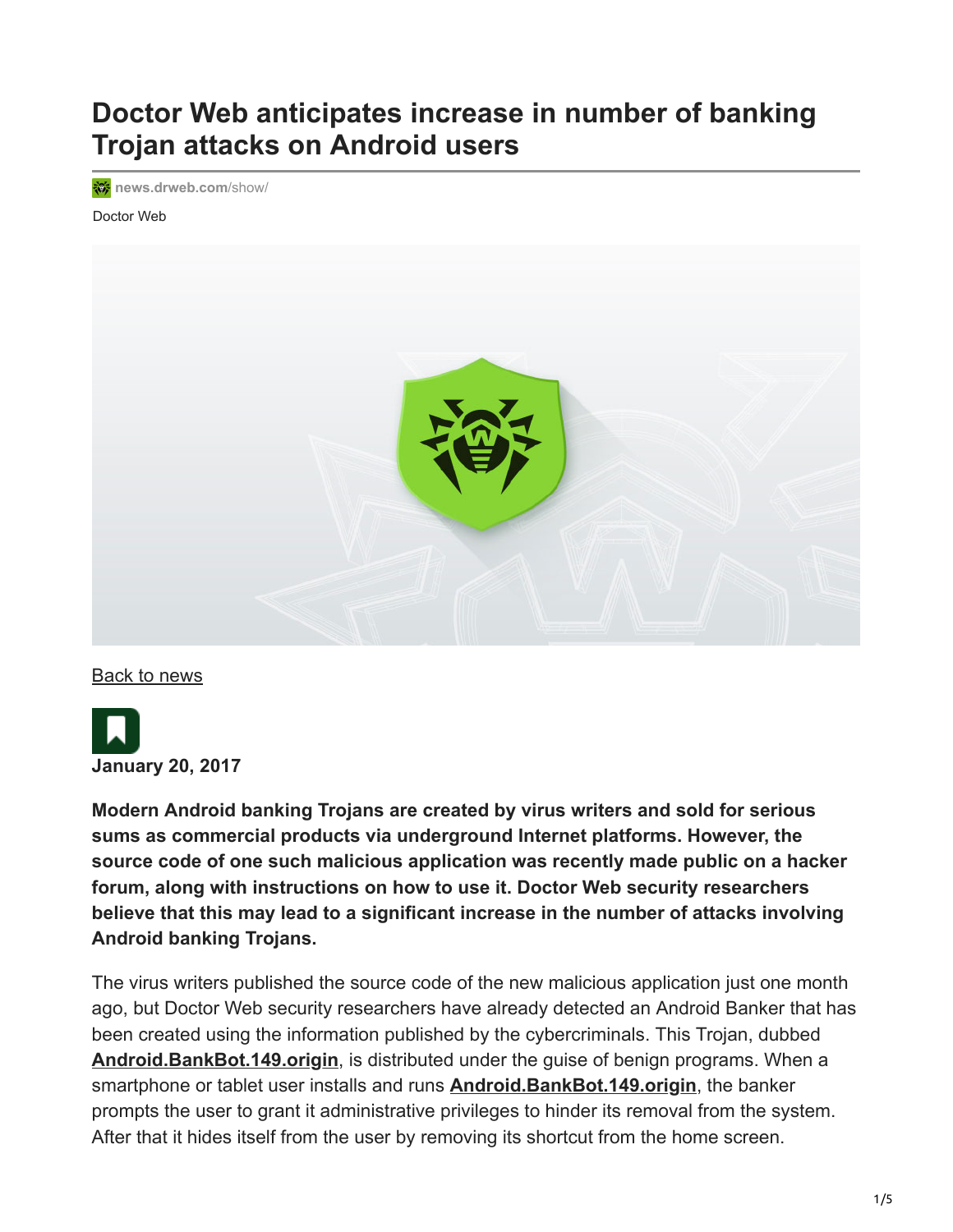

Then **[Android.BankBot.149.origin](https://vms.drweb.com/search/?q=Android.BankBot.149.origin&lng=en)** connects to the command and control (C&C) server and awaits instructions. The Trojan can execute the following actions:

- send SMS messages;
- intercept SMS messages;
- request administrator privileges;
- send USSD requests;
- obtain all contact list phone numbers;
- send SMS messages containing the text specified in a command to all contact list numbers;
- track device geolocation via GPS satellites;
- request additional permission on devices using the most recent Android versions to send SMS messages, make calls, and access the contact list and GPS receiver;
- receive an executable file containing a list of attacked banking applications;
- show phishing dialogs.

Like many other Android bankers, **[Android.BankBot.149.origin](https://vms.drweb.com/search/?q=Android.BankBot.149.origin&lng=en)** steals confidential user information by tracking the launch of online banking applications and payment system software. One sample examined by Doctor Web security researchers controls over three dozen such programs. Once **[Android.BankBot.149.origin](https://vms.drweb.com/search/?q=Android.BankBot.149.origin&lng=en)** detects that any of the aforementioned applications have been launched, it loads the relevant phishing input form to access user bank account login and password information and displays it on top of the attacked application.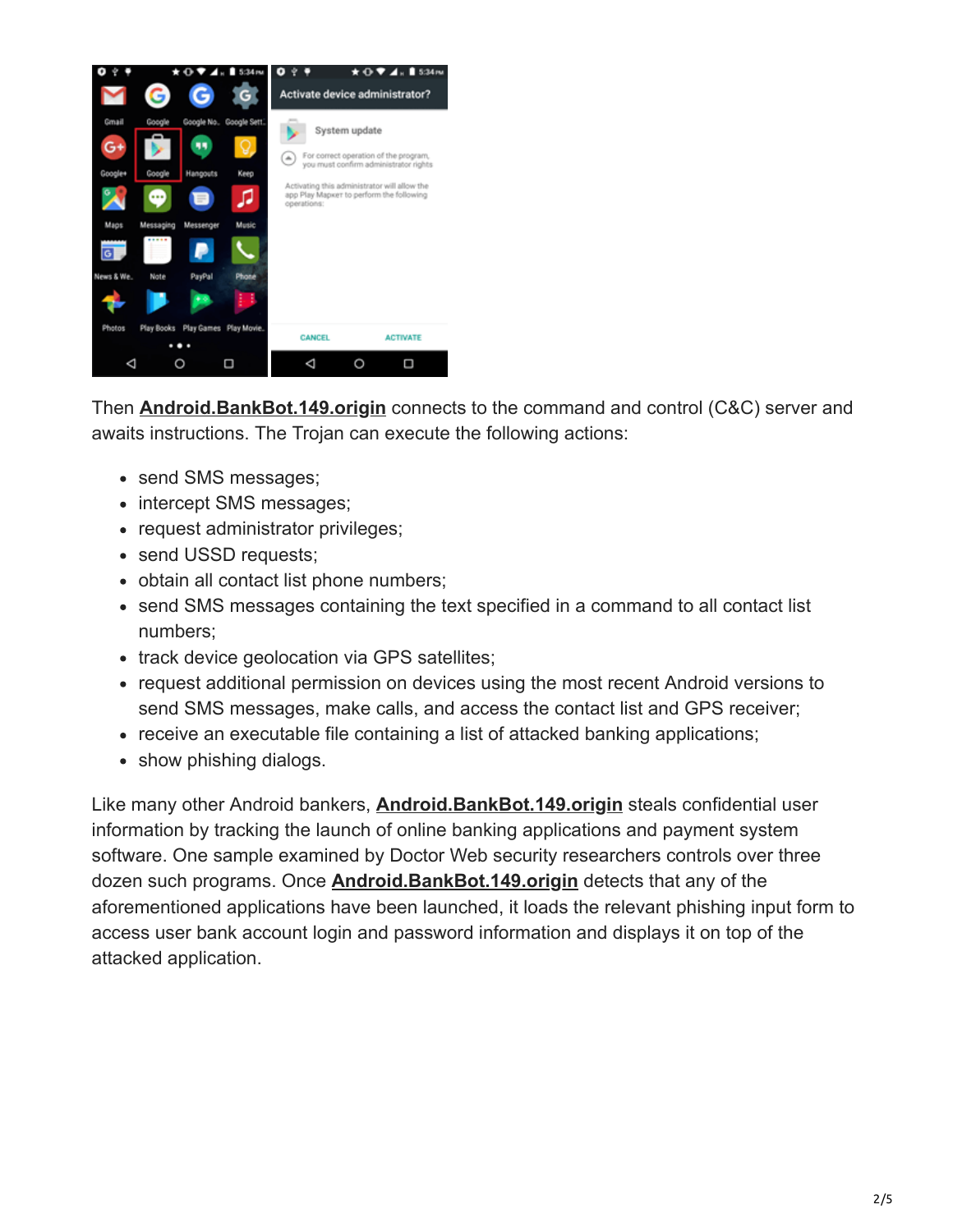| <b>СБЕРБАНК</b><br><b>Roman process</b>                                                                       | <b>СБЕРБАНК</b>        | <b>VISA</b>            |  |  |  |  |  |
|---------------------------------------------------------------------------------------------------------------|------------------------|------------------------|--|--|--|--|--|
|                                                                                                               | Всегда рядом           | Войти в мой кошелек    |  |  |  |  |  |
| Установка обновлений                                                                                          | Ваш индентификатор     | Введите номер телефона |  |  |  |  |  |
| СБЕРБАНК выпустил очередной пакет<br>вахоных и рекомендованных обновлений для<br>своих банковских приложений. | Bau napony             | Пароль                 |  |  |  |  |  |
| Для установки обновлений вам необходимо<br>авторизироваться                                                   | • Авторизироваться     |                        |  |  |  |  |  |
| • Авторизироваться                                                                                            |                        | Войти                  |  |  |  |  |  |
|                                                                                                               |                        |                        |  |  |  |  |  |
|                                                                                                               |                        |                        |  |  |  |  |  |
|                                                                                                               |                        |                        |  |  |  |  |  |
|                                                                                                               |                        |                        |  |  |  |  |  |
| <b>N</b> <sub>npusar</sub> 24                                                                                 |                        |                        |  |  |  |  |  |
|                                                                                                               | <b>Bank of America</b> | <b>PayPal</b>          |  |  |  |  |  |
| $+380$                                                                                                        | Online ID              |                        |  |  |  |  |  |
| <b><i><u>Rapons</u></i></b>                                                                                   | Passcode               | Usemane                |  |  |  |  |  |
| ПН-код будь-якої вашої карти ПриватБанк                                                                       | <b>A</b> Continue      | Password               |  |  |  |  |  |
| • Авторизація                                                                                                 |                        | Continue               |  |  |  |  |  |
|                                                                                                               |                        |                        |  |  |  |  |  |

The Trojan not only steals mobile banking login credentials but also bank card information belonging to the owner of the compromised device. For this purpose,

**[Android.BankBot.149.origin](https://vms.drweb.com/search/?q=Android.BankBot.149.origin&lng=en)** tracks the launch of such popular applications as Facebook, Viber, Youtube, WhatsApp, Uber, Snapchat, WeChat, imo, Instagram, Twitter, and Play Store and displays a phishing dialog resembling the one used to make purchases on Google Play.

| Google play                                                                                                                   | Enter your card details              | Enter your card details |  |  |  |
|-------------------------------------------------------------------------------------------------------------------------------|--------------------------------------|-------------------------|--|--|--|
| Welcome to Google                                                                                                             | YourBank                             | Forget something?       |  |  |  |
| In connection with the change in the<br>rules for use "Google Play", you<br>need to register your bank card in<br>our system. | 5105 1051 XXXX XXXX<br><b>MN XYY</b> | <b>JOOC</b>             |  |  |  |
| Registration takes less than two<br>minutes to proceed, click "Continue"                                                      | <b>MasterCard</b><br>YOUR NAME       |                         |  |  |  |
| Continue                                                                                                                      | <b>A</b> Continue                    | <b>a</b> Continue       |  |  |  |

When an SMS message arrives, the Trojan turns off all sounds and vibrations, sends the message content to the cybercriminals, and attempts to delete the original messages from the list of incoming SMS. As a result, a user could miss not only bank notifications about the unplanned transactions but also other incoming messages.

**[Android.BankBot.149.origin](https://vms.drweb.com/search/?q=Android.BankBot.149.origin&lng=en)** uploads all the stolen data on the C&C server, and it becomes available on the administration panel. This helps cybercriminals to not only obtain the information they are interested in but also control the malicious application.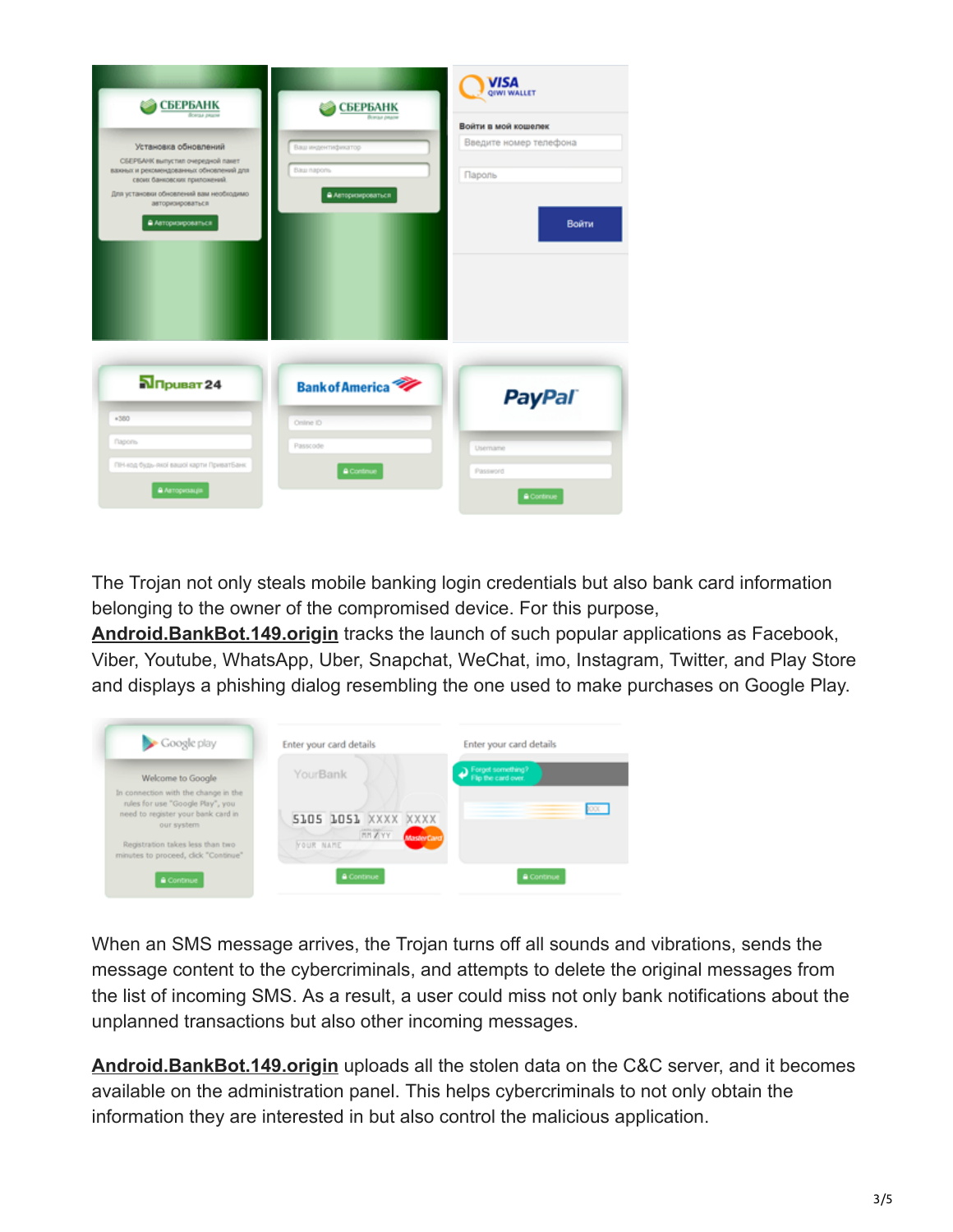| n<br>ь<br><b>63 Paines Press</b><br>LATOT<br>n<br><b>OZNIKISE PRITS</b><br>COST Lively<br><b>Texas</b><br>E.<br>When the party of<br>the phone and<br>$\sim$<br><b>CONSUMINATION</b><br>Office Edition<br><b>GA-KYIVSTATO</b><br>ь<br>DAVAS ARRESTS OF<br>67744<br>o<br><b>DESIGNERS ANTIQUE</b><br>(Sodinc)<br>E.<br>MegaFook<br>GYSTERS SEET<br>MegaFonl<br>e.<br>OF LEFTERED<br>WHY THE<br>O.<br>WINDOWS ARE<br>TURKCELLI<br>E.<br><b>STIMMERS</b><br><b><i>NODATONE TRI</i></b><br>e.<br><b>MOTOR BELLEVE</b><br>Trial's<br>ь<br><b>WELLINGTON FUEL OIL</b><br>Mend'em)<br>ь<br><b>IS4 NANOSIA PROTE</b><br>YODAFONE TRI<br>TURKCRILL<br><b>D</b><br><b>CONTRACTOR</b><br>a.<br><b>CONTRACTOR CONTRACTOR</b><br>ь<br><b>COLORADO DE CO</b><br><b>VODAJOPEL TRI</b><br>O.<br>Village and the<br>TR Barkeell)<br>E.<br>Old Francis Patrick<br>TURKCELLY<br>TURKCRILL<br>e.<br><b>COLES</b><br><b>CONTRACTOR</b><br>Game Tour<br>ь<br>of the month<br>TURKCELLI<br>(90)<br>e.<br>20 Sitte Council<br>6G<br>O.<br>W7 WEIGHT IN THE<br>×<br>E.<br><b>KYWORN HATM</b><br>Turk Telekoniz<br>e.<br><b>painters</b> elect<br>TURKERLLI<br>501<br>O.<br><b>Well-state-affiliate</b><br><b>Jeliani</b><br>Americans smarg<br>Duriginities Gorial - Duringaries consumery<br>z<br><b>Horspides excessed</b><br><b>Shariyansan Goraz</b> +<br><b>Howard</b><br>Первые СС Первый Перве Полерена Польщена, Питанска, Пута, Гарурска, Перверска, Первые дела, Паквалерта, Подавлерта, Первыходств,<br>Nannet sought an excess our<br>- Napoleon - Napoleon III, can wrot an excess out our line | Bosq | Версия<br>6c | Версия    | Crpans | <b>Lass</b> | AR.           | <b>Magazi</b>                            | Assess | <b>Jugan</b> | oriell | <b>Janu</b>                       | <b>Sex</b>                    |
|-------------------------------------------------------------------------------------------------------------------------------------------------------------------------------------------------------------------------------------------------------------------------------------------------------------------------------------------------------------------------------------------------------------------------------------------------------------------------------------------------------------------------------------------------------------------------------------------------------------------------------------------------------------------------------------------------------------------------------------------------------------------------------------------------------------------------------------------------------------------------------------------------------------------------------------------------------------------------------------------------------------------------------------------------------------------------------------------------------------------------------------------------------------------------------------------------------------------------------------------------------------------------------------------------------------------------------------------------------------------------------------------------------------------------------------------------------------------------------------------------------------------------------------------------------------------------------------|------|--------------|-----------|--------|-------------|---------------|------------------------------------------|--------|--------------|--------|-----------------------------------|-------------------------------|
|                                                                                                                                                                                                                                                                                                                                                                                                                                                                                                                                                                                                                                                                                                                                                                                                                                                                                                                                                                                                                                                                                                                                                                                                                                                                                                                                                                                                                                                                                                                                                                                     |      | 412          | agh<br>J. |        | 3440, 361   |               | 2216<br>1729, 1988-8890                  |        | ۰            |        | squarers<br>111-01-00<br>$5 - 17$ | $-1.1$                        |
|                                                                                                                                                                                                                                                                                                                                                                                                                                                                                                                                                                                                                                                                                                                                                                                                                                                                                                                                                                                                                                                                                                                                                                                                                                                                                                                                                                                                                                                                                                                                                                                     |      | 14.2         | L1        |        |             |               | <b>OULITIES</b>                          | ٠      |              |        | 30.00.31.00                       | $-10.14$                      |
|                                                                                                                                                                                                                                                                                                                                                                                                                                                                                                                                                                                                                                                                                                                                                                                                                                                                                                                                                                                                                                                                                                                                                                                                                                                                                                                                                                                                                                                                                                                                                                                     |      | 44.2         | u.        |        | ha.         |               | m343god<br>have L500                     | w      | ۰            |        | $-1/2$<br>311-83-08               | 0  A                          |
|                                                                                                                                                                                                                                                                                                                                                                                                                                                                                                                                                                                                                                                                                                                                                                                                                                                                                                                                                                                                                                                                                                                                                                                                                                                                                                                                                                                                                                                                                                                                                                                     |      | 44.2         | u.        | -      | in 1        |               | (44) Jeann, Ullind.<br><b>kit cross</b>  |        | ۰            |        | 1.11<br>1114100                   | $-1.4$                        |
|                                                                                                                                                                                                                                                                                                                                                                                                                                                                                                                                                                                                                                                                                                                                                                                                                                                                                                                                                                                                                                                                                                                                                                                                                                                                                                                                                                                                                                                                                                                                                                                     |      | 11.7         | L.        |        |             | 160 Serveiry  | <b>Correla</b><br><b>GT-N1000</b>        |        | ۰            |        | 501<br>911-83-06                  |                               |
|                                                                                                                                                                                                                                                                                                                                                                                                                                                                                                                                                                                                                                                                                                                                                                                                                                                                                                                                                                                                                                                                                                                                                                                                                                                                                                                                                                                                                                                                                                                                                                                     |      |              |           |        |             |               | <b>GT-S7900</b><br><b>bishot Tab</b>     |        |              |        | $-11$<br>$31 - 83 - 09$           | $-1011$                       |
|                                                                                                                                                                                                                                                                                                                                                                                                                                                                                                                                                                                                                                                                                                                                                                                                                                                                                                                                                                                                                                                                                                                                                                                                                                                                                                                                                                                                                                                                                                                                                                                     |      | 642          | O.        | -      | her.        |               | Resident Tabi<br><b>M.7398</b>           | v      | ۰            |        | 12.01<br>111.01.09                | $-1018$                       |
|                                                                                                                                                                                                                                                                                                                                                                                                                                                                                                                                                                                                                                                                                                                                                                                                                                                                                                                                                                                                                                                                                                                                                                                                                                                                                                                                                                                                                                                                                                                                                                                     |      | 5.1.1        | u         |        | is.         |               | 173,653<br><b>TML-8005</b>               | ú      | ۰            |        | $0 - 47$<br>911-83-19             | $-1.0$                        |
|                                                                                                                                                                                                                                                                                                                                                                                                                                                                                                                                                                                                                                                                                                                                                                                                                                                                                                                                                                                                                                                                                                                                                                                                                                                                                                                                                                                                                                                                                                                                                                                     | 13   |              | L.        | -      | u           | 180 Samating  | arte xxlit                               | v      | w            |        | 631                               | 0.48                          |
|                                                                                                                                                                                                                                                                                                                                                                                                                                                                                                                                                                                                                                                                                                                                                                                                                                                                                                                                                                                                                                                                                                                                                                                                                                                                                                                                                                                                                                                                                                                                                                                     |      | 44.2         | u.        | ▄      | W.          |               | URKCELL T50<br><b>PERTY SOL</b>          | ø      | ۰            |        | 911-93-10<br><b>ECK</b>           | $A = 0$                       |
|                                                                                                                                                                                                                                                                                                                                                                                                                                                                                                                                                                                                                                                                                                                                                                                                                                                                                                                                                                                                                                                                                                                                                                                                                                                                                                                                                                                                                                                                                                                                                                                     |      | Sit E        | 23        | ۰      | ÷           |               | <b>OTJHON</b><br>m <sub>200</sub>        | ö      | ۰            |        | 2011-01-00<br>842                 | $-1.4$                        |
|                                                                                                                                                                                                                                                                                                                                                                                                                                                                                                                                                                                                                                                                                                                                                                                                                                                                                                                                                                                                                                                                                                                                                                                                                                                                                                                                                                                                                                                                                                                                                                                     |      | 443          | m         |        | w           |               | 636-03158<br>(lamb/pa)                   | v      | ö            |        | 907-80-19<br><b>BOY</b>           | $-141$                        |
|                                                                                                                                                                                                                                                                                                                                                                                                                                                                                                                                                                                                                                                                                                                                                                                                                                                                                                                                                                                                                                                                                                                                                                                                                                                                                                                                                                                                                                                                                                                                                                                     |      | 93.1         | a.        | ۰      | w           | Mil Security) | M-031B<br>padpinrer/go)                  |        | ۰            |        | $311 - 42 - 13$<br>$0 - 11$       | 4.4                           |
|                                                                                                                                                                                                                                                                                                                                                                                                                                                                                                                                                                                                                                                                                                                                                                                                                                                                                                                                                                                                                                                                                                                                                                                                                                                                                                                                                                                                                                                                                                                                                                                     |      | 136          | L.        |        |             |               | <b>STAMMI</b><br>07-59890                |        | ö            |        | 3111-01-13<br>831                 | $-1.4$                        |
|                                                                                                                                                                                                                                                                                                                                                                                                                                                                                                                                                                                                                                                                                                                                                                                                                                                                                                                                                                                                                                                                                                                                                                                                                                                                                                                                                                                                                                                                                                                                                                                     |      | 3.3 di       | U.        | ۰      | u.          | Clean Master) | <b>GTAWAIO</b><br><b>ECP RAYOODS</b>     | u      | ö            |        | 911-01-13<br>17.06                | 0   0   0                     |
|                                                                                                                                                                                                                                                                                                                                                                                                                                                                                                                                                                                                                                                                                                                                                                                                                                                                                                                                                                                                                                                                                                                                                                                                                                                                                                                                                                                                                                                                                                                                                                                     |      | 433          | a.        |        | w           |               | projecto                                 | ٠      | ۰            |        | 311-83-13<br>0<                   | $-1.4$                        |
|                                                                                                                                                                                                                                                                                                                                                                                                                                                                                                                                                                                                                                                                                                                                                                                                                                                                                                                                                                                                                                                                                                                                                                                                                                                                                                                                                                                                                                                                                                                                                                                     |      | $1 - 1 - 1$  | u.        |        | ×.          |               | <b>Tyleproduce</b><br><b>CLE EXAMPLE</b> |        | ۰            |        | 01140-13<br>14                    | $-10.14$                      |
|                                                                                                                                                                                                                                                                                                                                                                                                                                                                                                                                                                                                                                                                                                                                                                                                                                                                                                                                                                                                                                                                                                                                                                                                                                                                                                                                                                                                                                                                                                                                                                                     |      | 13.6         | u.        | ۰      | u.          |               | (5200)<br>16551                          | ø      | ۰            |        | 51404                             | $-111$                        |
|                                                                                                                                                                                                                                                                                                                                                                                                                                                                                                                                                                                                                                                                                                                                                                                                                                                                                                                                                                                                                                                                                                                                                                                                                                                                                                                                                                                                                                                                                                                                                                                     |      | 136          | U.        |        | w           |               | EIT ANY TOD<br><b>krosser</b>            | ö      | ۰            |        | <b>DICT</b><br>$7811 - 012 - 13$  | $-100 - 100$                  |
|                                                                                                                                                                                                                                                                                                                                                                                                                                                                                                                                                                                                                                                                                                                                                                                                                                                                                                                                                                                                                                                                                                                                                                                                                                                                                                                                                                                                                                                                                                                                                                                     |      | 136          | L1        |        |             |               | 07-56100<br><b>GT-83830</b>              |        | ۰            |        | $0 - 0.0$<br>311-83-15            | 0.01                          |
|                                                                                                                                                                                                                                                                                                                                                                                                                                                                                                                                                                                                                                                                                                                                                                                                                                                                                                                                                                                                                                                                                                                                                                                                                                                                                                                                                                                                                                                                                                                                                                                     |      |              |           |        | w           |               | C/E-6/06 MG<br><b>MAGUIN</b>             |        |              |        | w<br>$91 - 49 - 13$               |                               |
|                                                                                                                                                                                                                                                                                                                                                                                                                                                                                                                                                                                                                                                                                                                                                                                                                                                                                                                                                                                                                                                                                                                                                                                                                                                                                                                                                                                                                                                                                                                                                                                     |      | 11           | s.        | ۰      | ×           |               | readement of good.<br><b>CASE Pas</b>    |        | w            |        | <b>COLOR</b><br>911-83-15         | 9   9   2                     |
|                                                                                                                                                                                                                                                                                                                                                                                                                                                                                                                                                                                                                                                                                                                                                                                                                                                                                                                                                                                                                                                                                                                                                                                                                                                                                                                                                                                                                                                                                                                                                                                     | i n  |              | L1        |        |             |               | <b>Pb</b> di                             |        | o            |        | O shi                             | $-0.14$                       |
|                                                                                                                                                                                                                                                                                                                                                                                                                                                                                                                                                                                                                                                                                                                                                                                                                                                                                                                                                                                                                                                                                                                                                                                                                                                                                                                                                                                                                                                                                                                                                                                     |      | 1.1          | U.        | ۰      | han.        |               | M-200H<br> argE(t)                       | v      | ۰            |        | $91 - 49 - 13$<br>17.00           | 0   0   0                     |
|                                                                                                                                                                                                                                                                                                                                                                                                                                                                                                                                                                                                                                                                                                                                                                                                                                                                                                                                                                                                                                                                                                                                                                                                                                                                                                                                                                                                                                                                                                                                                                                     |      | 5.1.1        | u.        | ×      | icis        |               | <b>M. 270110</b><br>173,668              | ٠      | ۰            |        | 331-83-13<br>3.00                 | $-0.4$                        |
|                                                                                                                                                                                                                                                                                                                                                                                                                                                                                                                                                                                                                                                                                                                                                                                                                                                                                                                                                                                                                                                                                                                                                                                                                                                                                                                                                                                                                                                                                                                                                                                     |      | 111          | L.        |        | u           |               | <b>W.P.MIN</b><br>6 kpod                 |        | ۰            |        | 937-83-15<br>H                    | 0.141                         |
|                                                                                                                                                                                                                                                                                                                                                                                                                                                                                                                                                                                                                                                                                                                                                                                                                                                                                                                                                                                                                                                                                                                                                                                                                                                                                                                                                                                                                                                                                                                                                                                     |      | (元)          | J.        | ⊨      | o.          |               | M-2016<br>O'lessi                        |        | ō            |        | $11 - 12 - 12$<br>0.11            | $0$ $\mathbf{a}$ $\mathbf{a}$ |
|                                                                                                                                                                                                                                                                                                                                                                                                                                                                                                                                                                                                                                                                                                                                                                                                                                                                                                                                                                                                                                                                                                                                                                                                                                                                                                                                                                                                                                                                                                                                                                                     |      |              |           |        |             | ٠             |                                          |        |              |        |                                   |                               |
|                                                                                                                                                                                                                                                                                                                                                                                                                                                                                                                                                                                                                                                                                                                                                                                                                                                                                                                                                                                                                                                                                                                                                                                                                                                                                                                                                                                                                                                                                                                                                                                     |      |              |           |        |             |               |                                          |        |              |        |                                   |                               |
|                                                                                                                                                                                                                                                                                                                                                                                                                                                                                                                                                                                                                                                                                                                                                                                                                                                                                                                                                                                                                                                                                                                                                                                                                                                                                                                                                                                                                                                                                                                                                                                     |      |              |           |        |             |               |                                          |        |              |        |                                   |                               |
|                                                                                                                                                                                                                                                                                                                                                                                                                                                                                                                                                                                                                                                                                                                                                                                                                                                                                                                                                                                                                                                                                                                                                                                                                                                                                                                                                                                                                                                                                                                                                                                     |      |              |           |        |             |               |                                          |        |              |        |                                   |                               |
|                                                                                                                                                                                                                                                                                                                                                                                                                                                                                                                                                                                                                                                                                                                                                                                                                                                                                                                                                                                                                                                                                                                                                                                                                                                                                                                                                                                                                                                                                                                                                                                     |      |              |           |        |             |               |                                          |        |              |        |                                   |                               |
|                                                                                                                                                                                                                                                                                                                                                                                                                                                                                                                                                                                                                                                                                                                                                                                                                                                                                                                                                                                                                                                                                                                                                                                                                                                                                                                                                                                                                                                                                                                                                                                     |      |              |           |        |             |               |                                          |        |              |        |                                   |                               |
|                                                                                                                                                                                                                                                                                                                                                                                                                                                                                                                                                                                                                                                                                                                                                                                                                                                                                                                                                                                                                                                                                                                                                                                                                                                                                                                                                                                                                                                                                                                                                                                     |      |              |           |        |             |               |                                          |        |              |        |                                   |                               |
|                                                                                                                                                                                                                                                                                                                                                                                                                                                                                                                                                                                                                                                                                                                                                                                                                                                                                                                                                                                                                                                                                                                                                                                                                                                                                                                                                                                                                                                                                                                                                                                     |      |              |           |        |             |               |                                          |        |              |        |                                   |                               |
| Пальная менения                                                                                                                                                                                                                                                                                                                                                                                                                                                                                                                                                                                                                                                                                                                                                                                                                                                                                                                                                                                                                                                                                                                                                                                                                                                                                                                                                                                                                                                                                                                                                                     |      |              |           |        |             |               |                                          |        |              |        |                                   |                               |
| Автоном СВОЛ приняли (1411 в ответ) главно-<br><b>Нику Ситатуа простали Ситатуа полятия</b>                                                                                                                                                                                                                                                                                                                                                                                                                                                                                                                                                                                                                                                                                                                                                                                                                                                                                                                                                                                                                                                                                                                                                                                                                                                                                                                                                                                                                                                                                         |      |              |           |        |             |               |                                          |        |              |        |                                   |                               |
|                                                                                                                                                                                                                                                                                                                                                                                                                                                                                                                                                                                                                                                                                                                                                                                                                                                                                                                                                                                                                                                                                                                                                                                                                                                                                                                                                                                                                                                                                                                                                                                     |      |              |           |        |             |               |                                          |        |              |        |                                   |                               |

In general, the possibilities of this Trojan are quite standard for modern Android bankers. However, as cybercriminals created it with publicly available information, one can anticipate that many Trojans similar to it will appear. Dr.Web for Android successfully detects **[Android.BankBot.149.origin](https://vms.drweb.com/search/?q=Android.BankBot.149.origin&lng=en)**; therefore, this malicious program poses no threat to our users.

[More about this Trojan](https://vms.drweb.com/virus/?i=14895561&lng=en)

## **Protect your Android device with Dr.Web now**

[Buy online](https://estore.drweb.com/home/?lng=en) [Buy on Google Play](http://f2.drweb.com/lr/?to=https%3A%2F%2Fplay.google.com%2Fstore%2Fapps%2Fdetails%3Fid%3Dcom.drweb.pro) [Free download](https://support.drweb.com/free_mobile/?lng=en)

[What is the benefit of having an account?](https://www.drweb.com/user/advantages/?lng=en)

## **Tell us what you think**

To ask Doctor Web's site administration about a news item, enter @admin at the beginning of your comment. If your question is for the author of one of the comments, put @ before their names.